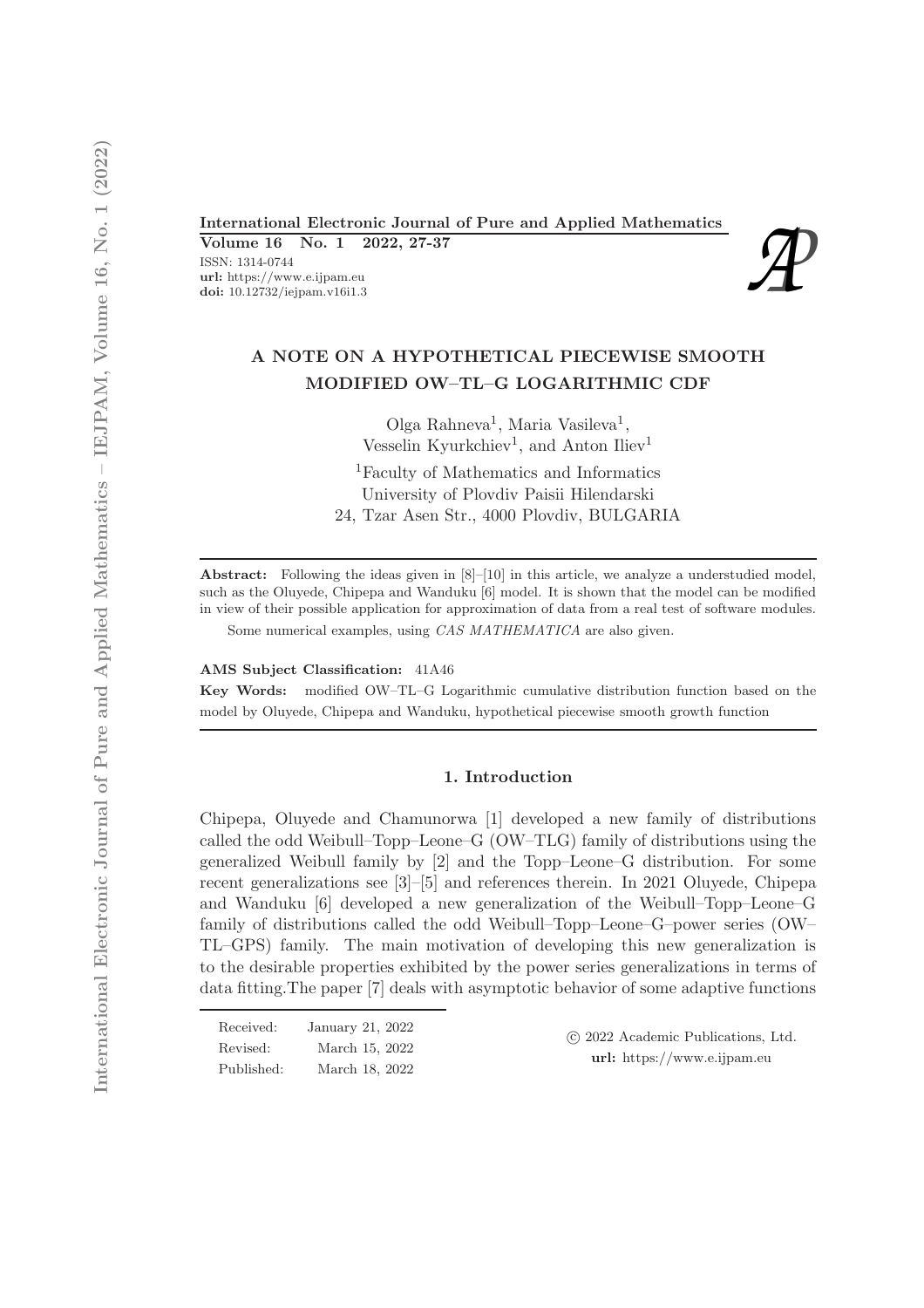

Figure 1: The function  $f_1(t)$  for fixed  $k = 10$ ,  $a = 0.05$ ,  $A = 1.5$ ,  $(f_1(0) = \frac{1}{2})$ .

of the Hausdorff distance between Heaviside function and some novel distribution functions. This study can be very useful for specialists that are working in several scientific fields like insurance, financial mathematics, analysis and approximation of data sets in a various modeling problems and others.

We consider a new "modified OW–TL–G Logarithmic distribution" (M–OW–  $TL-G$ ).

# 2. A look at new "modified OW–TL–G Logarithmic distribution"  $(M-OW-TL-G).$

Consider the following new "modified OW–TL–G Logarithmic distribution" (M– OW–TL–G):

$$
f_1(t) = A - \frac{\ln(1 - ae^{-kt})}{\ln(1 - a)}
$$
(1)

for  $k, a, A > 0$ .

Evidently,

$$
f_1(0) = A - 1;
$$
  $\lim_{t \to +\infty} f_1(t) = A.$ 

For a visualization of the model (1) at fixed values of the parameters  $k, a, A$ , see Figure 1.

Suppose that in his experimental work, the researcher observes a series of experimental data that are located at a slightly lower (respectively higher) level than the asymptotic level A guaranteed by the fixed base model (1).

In the field of Growth Theory the problem often arises how to construct a modified model at already fixed values of parameters  $k, a, A$  and a change in the dynamics of the growth process for  $t > t_0$ , in which saturation to the horizontal asymptote at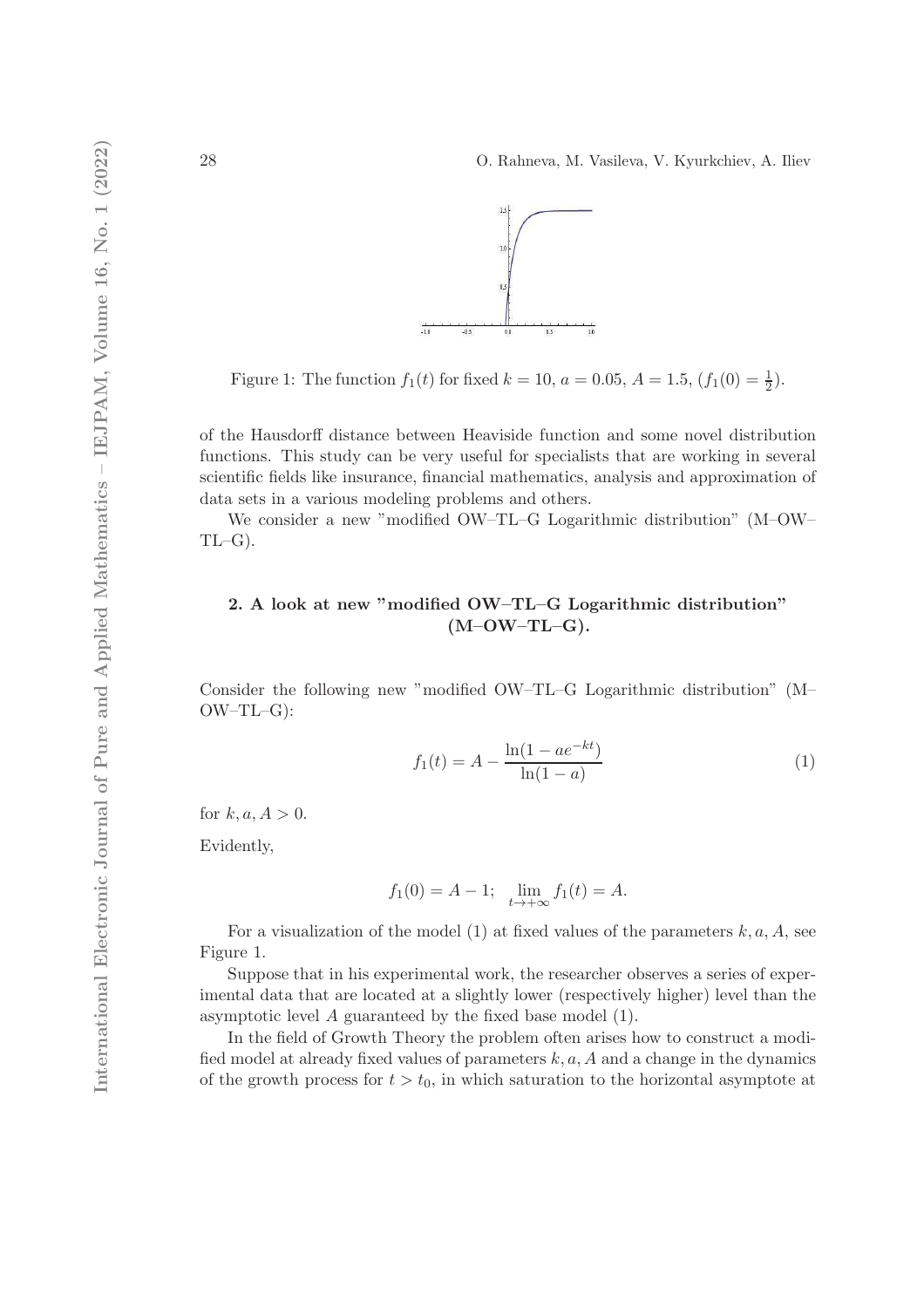

Figure 2: The function  $f_2(t)$  for fixed  $k = 10$ ,  $a = 0.05$ ,  $A = 1.5$ ,  $(f_2(0) = \frac{1}{2})$ .

level B is reached. This can be achieved, for example, with the function  $f_2(t)$  (for  $t > 0$ , see Figure 2)

$$
f_2(t) = A - \frac{\ln(1 - ae^{-\frac{kt}{1+kt}})}{\ln(1 - a)}
$$
\n(2)

for  $k, a, A > 0$  and

$$
f_2(0) = A - 1;
$$
  $\lim_{t \to +\infty} f_2(t) = A - \frac{\ln(1 - ae^{-1})}{\ln(1 - a)} := B.$ 

We will note that with the proposed methodology (see,  $[8]-[10]$ ), the researcher can modify other known (more advanced) models for the needs of his specific research.

This leads us to think of the following hypothetical piecewise smooth growth function

$$
F(t) := \begin{cases} A - \frac{\ln(1 - ae^{-kt})}{\ln(1 - a)} := f_1(t), \ t < 0 \\ 0.5, \ t = 0 \\ A - \frac{\ln(1 - ae^{-\frac{kt}{1 + kt}})}{\ln(1 - a)} := f_2(t), \ t > 0. \end{cases}
$$
(3)

Evidently, from (3) we have  $f_1'$  $f'_{1}(0) = f'_{2}$  $C_2^{\prime}(0)$ .

The model (3) is depicted on Figure 3 for  $k = 20$ ,  $a = 0.05$ ,  $A = 1.5$ . Define the following hypothetical piecewise smooth shifted growth function

$$
F^*(t) := \begin{cases} A - \frac{\ln(1 - ae^{-k(t-r)})}{\ln(1 - a)} := f_1^*(t), \ t < r \\ 0.5, \ t = r \\ A - \frac{\ln(1 - ae^{-\frac{k(t-r)}{1 + k(t-r)}})}{\ln(1 - a)} := f_2^*(t), \ t > r. \end{cases}
$$
(4)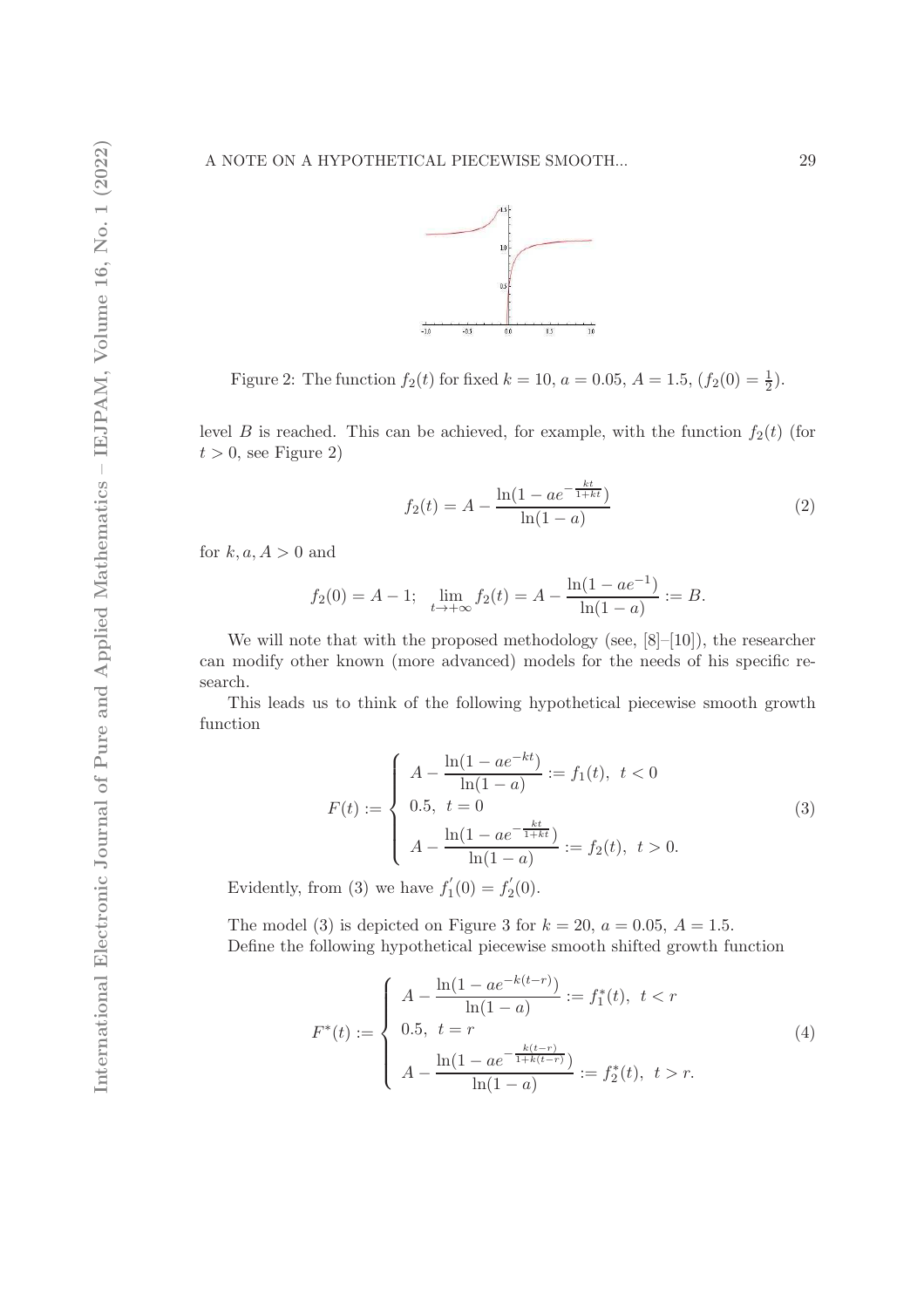

Figure 3: The function  $F(t)$  for fixed  $k = 20$ ,  $a = 0.05$ ,  $A = 1.5$  (Asymptote at level  $B$  is 1.13806).

Evidently, from (4) we have  $f_1^*$ 1  $'(\mathbf{r}) = f_2^*$ 2  $\prime(r).$ 

 $F^*(t)$  is depicted on Figure 4 for  $k = 10$ ,  $a = 0.05$ ,  $A = 1.5$ ,  $r = 0.06$ .

#### 3. Remarks.

1. It can be proved that the function  $f_2(t)$  is generated by a real reaction kinetics scheme.

We will not focus on this issue here. Much more general questions in this direction are discussed in [8].

We will only note that the new growth function is a solution of the following differential equation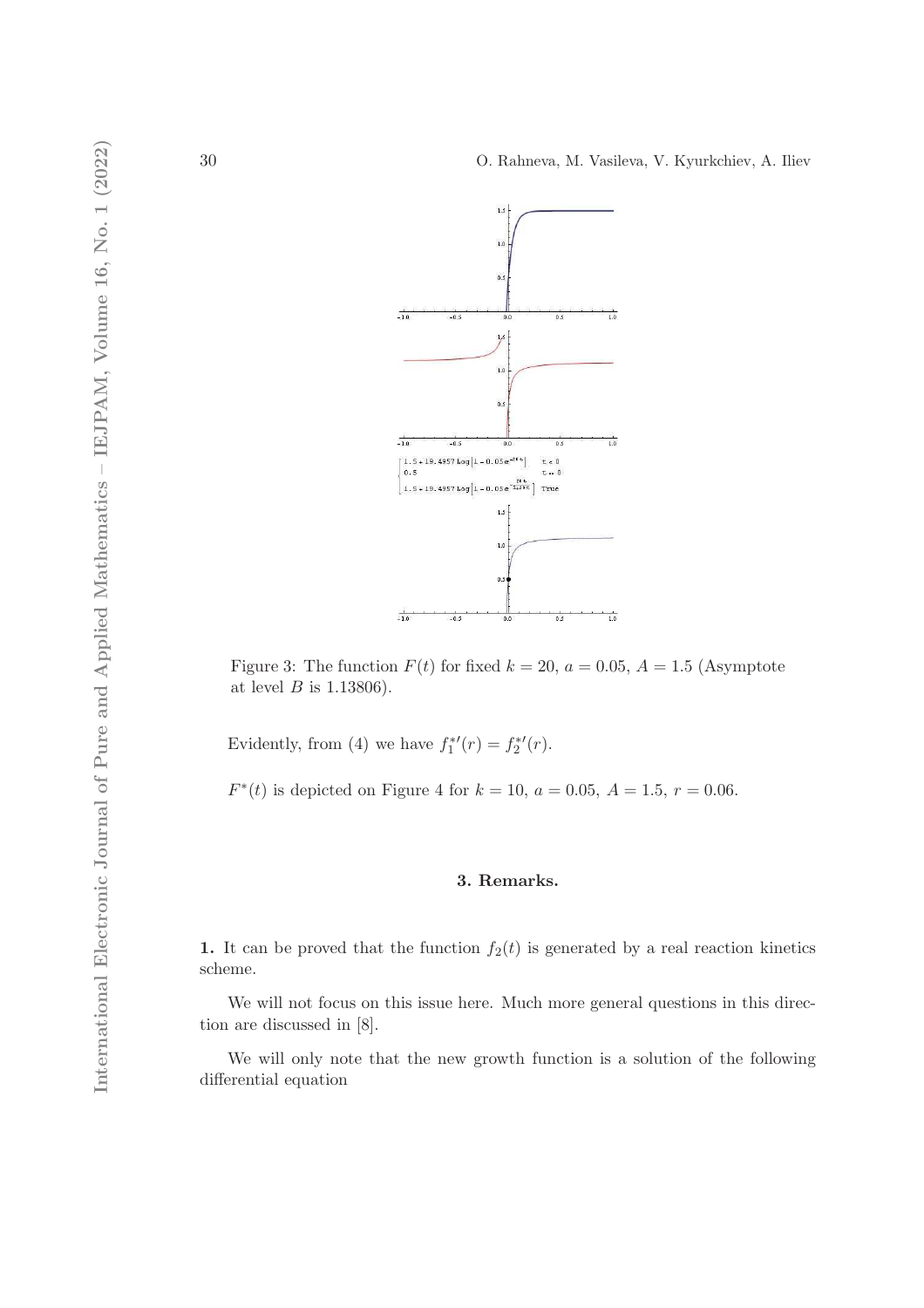

Figure 4: The function  $F^*(t)$  for fixed  $k = 10$ ,  $a = 0.05$ ,  $A = 1.5$ ,  $r = 0.06$ .

$$
x'(t) = -\frac{ak}{\ln(1-a)(1+kt)^2} \frac{e^{\frac{-kt}{1+kt}}}{1 - ae^{\frac{-kt}{1+kt}}}; \quad x(0) = \frac{1}{2}.
$$
 (5)

Obviously, the function  $x(t)$  coincides with the second component  $f_2(t)$  of the defined and studied in this article hypothetical piecewise smooth growth function  $F(f_1(t), f_2(t))$  (see Figure 5).

**2.** Model  $F^*(f_1^*)$  $T_1^*(t), f_2^*(t)$  can be used successfully in approximating grouped data from the specified scientific field.

Motivated research in this direction is discussed in [].

Of course,  $f_2^*$  $x_2^*(t)$  can be used alone.

For example, we will use the following (abbreviated) test data  $(t_i, y_i)$  from the field of debugging theory:

> $Data Failure1 := \{\{0.005, 0.4\}, \{0.05, 0.77\}, \{0.1, 0.89\}, \{0.8, 0.99\},\}$  $\{0.9, 0.995\}, \{1, 1.023\}\}$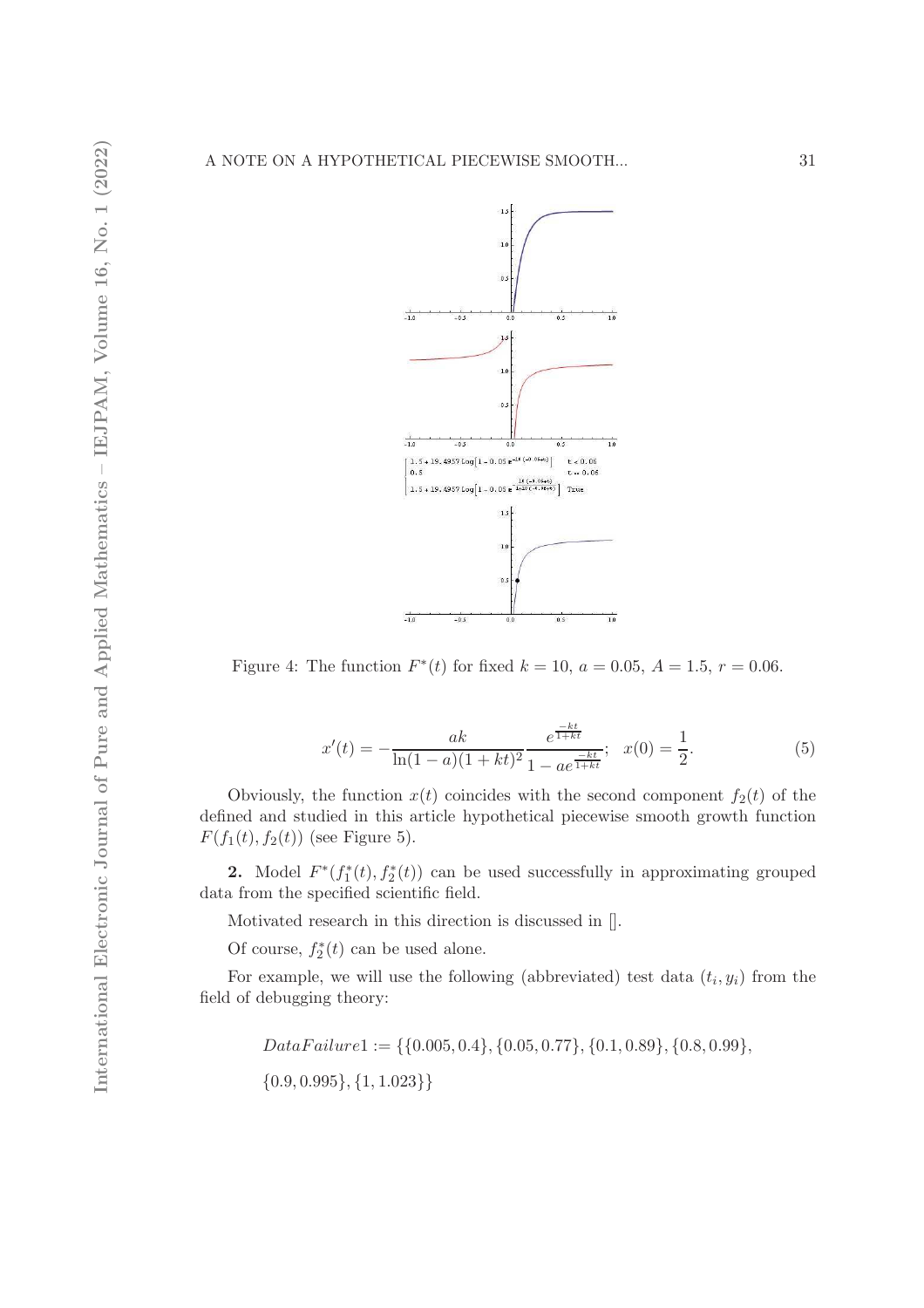```
k = Input [\n{\text{``k''}\}]; (* 20 *)
 Print [<sup>n</sup> k = <sup>n</sup>, k];
 A = Input["A"]; (* 1.5 *)
 Print [\nVert \mathbf{A} = \nVert \cdot \mathbf{A}];a = Input["a"]; (* 0.05 *)
 Print [<sup>n</sup> k = <sup>n</sup>, k];x0 = Input["Input initial condition - x[0]^n ; (* 0.5 *)
 Print["Initial condition x0 = ", x0]:
 t0 = Input["Input t0"]Print["t0 = ", t0];
 t1 = Input ["Input t1"];
 Print["t1 = ", t1];
 Print["The solution of the differential equation"];
NDSolve[{x'[t] := -a *k/(Log[1-a] * (1+k*t)^2) *Exp[-k*t/(1+k*t)]/
         (1 - a * Exp[-k * t / (1 + k * t)]), x[0] = x0, \{x\}, \{t, t0, t1\}:
Plot[Evaluate[\{x[t]\} /. First[%]], \{t, t0, t1\}, AxesOrigin \rightarrow {0, 0}]
k = 20A = 1.5k = 20Initial condition x0 = 0.5t0 = 0tl = 1The solution of the differential equation
1.00.80.60.40.20.20.40.60.81.0\,
```
Figure 5: Module in the software environment CAS Mathematica for solving and visualizing the solution of the differential equation (5).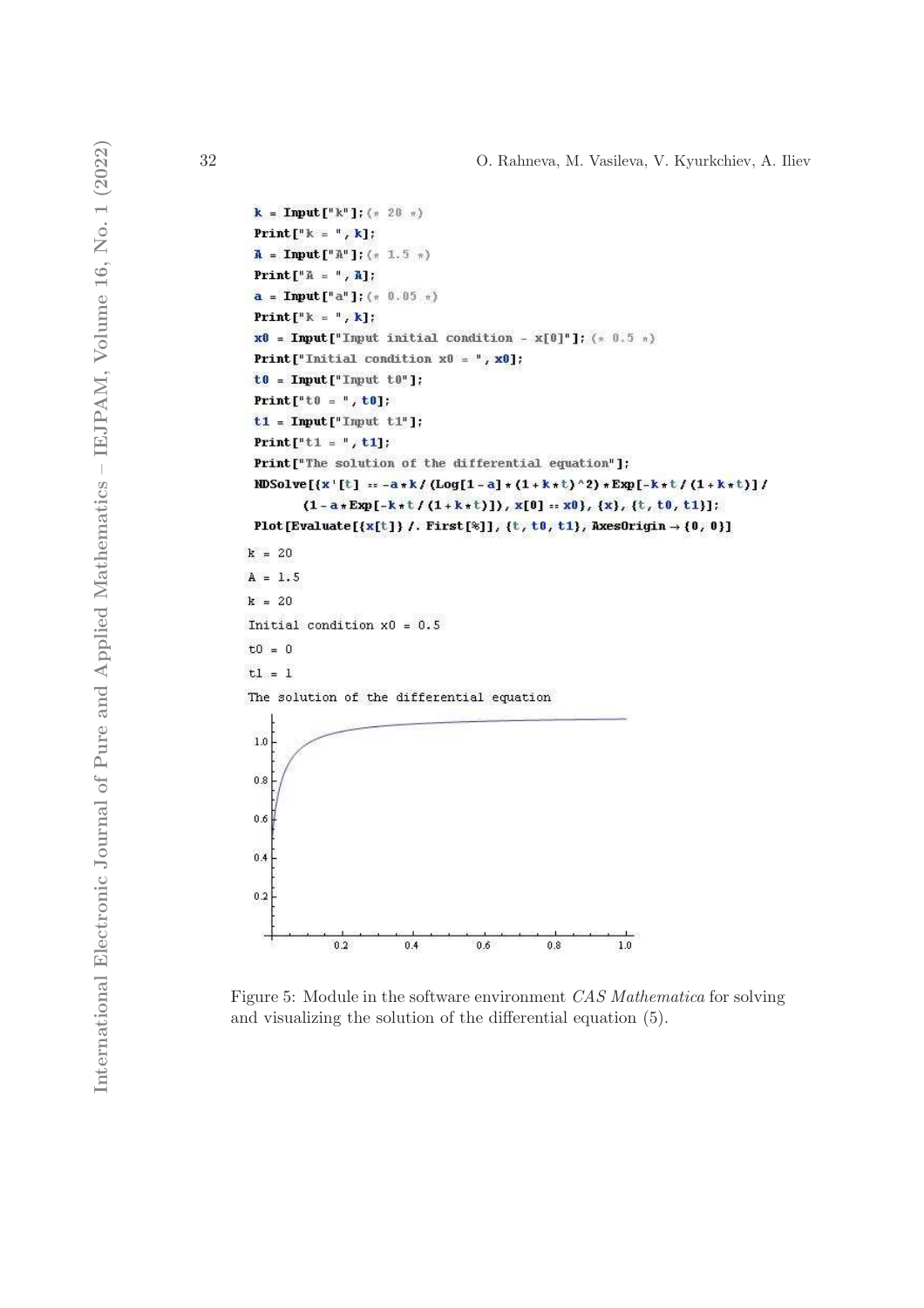

Figure 6: The fitted model  $f_2^*$  $x_2^*(t)$  for for  $A = 1.305; a = 0.05, r = 0.0085, k =$ 17.9957 (for the "dataFailure1").

From the dataset  $(t_i, y_i)$  it can be seen that max  $y_i = 1.023$ .

It is appropriate for the researcher to choose in model  $f_2^*$  $2(t)$  - "saturation level"  $B \approx 1.03$ .

Let us also fix the parameter  $a = 0.05$ .

An approximation of the data is visualized in Figure 6.

Figure 6 shows that the result is satisfactory and the error in the root mean square sense is minimal.

**3.** For the saturation d to the horizontal asymptote at level  $B$  in Hausdorff sense [11] we have

$$
P(d) := f_2(d) - B + d = 0.
$$
\n(6)

For example, for fixed  $A = 1.5 (B = 1.13805)$ ,  $a = 0.05$ ,  $k = 10$  we find from(6) that  $d = 0.166818$ .

For  $A = 1.5 (B = 1.15752), a = 0.2, k = 40$  we have  $d = 0.0885262$  (see Figure 7).

Evidently, the function

$$
Q(d) := A - B - 1 + \left(1 - \frac{ak}{(1-a)\ln(1-a)}\right)d\tag{7}
$$

approximates  $P(d)$  with  $d \to 0$  as  $\mathcal{O}(d^2)$  (see, for example Figure 8).

The reader can get accurate estimates of the value of d.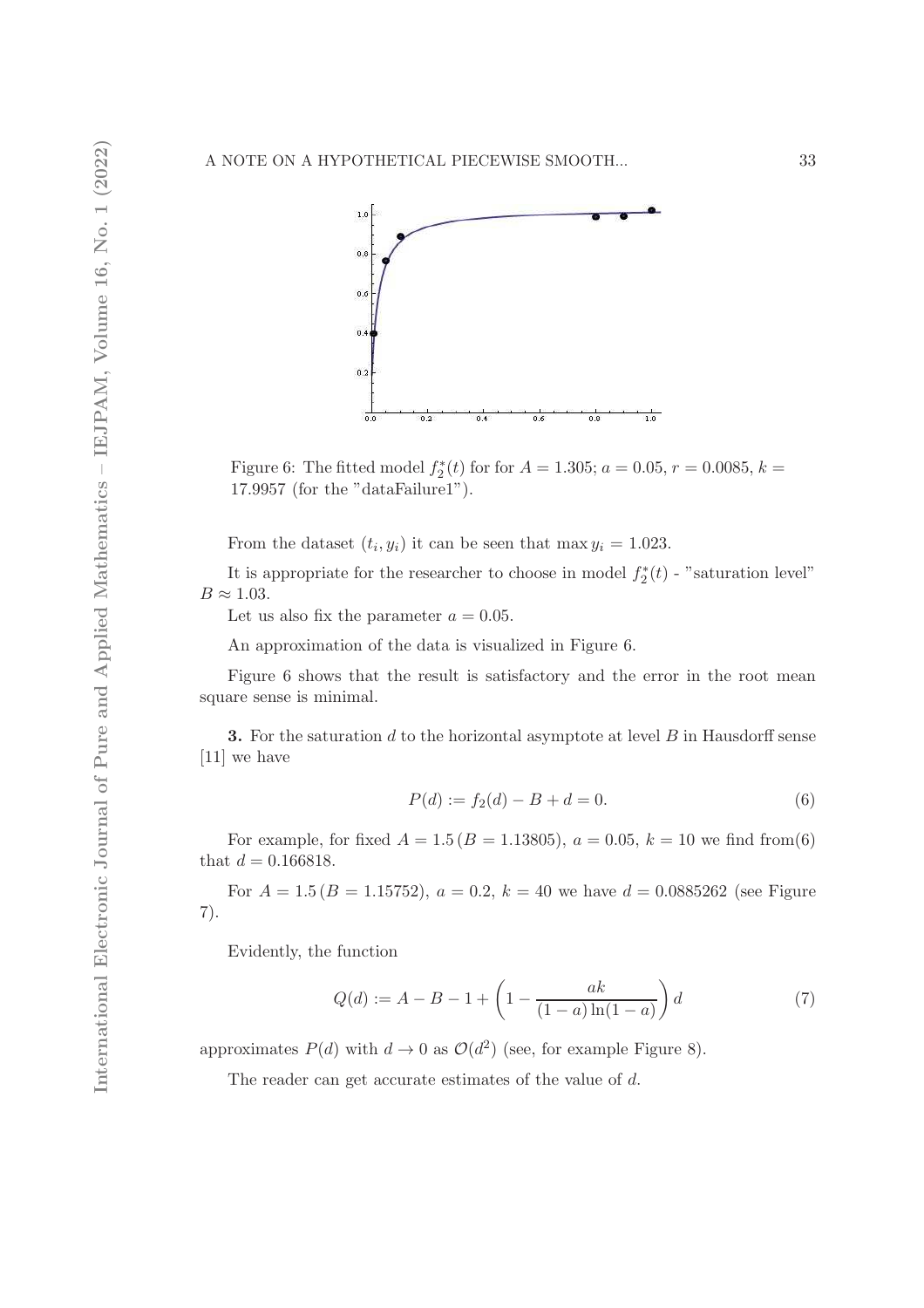

Figure 7: a)  $A = 1.5 (B = 1.13805), a = 0.05, k = 10;$  H-distance  $d =$ 0.166818; a)  $A = 1.5 (B = 1.15752), a = 0.2, k = 40;$  H-distance  $d =$ 0.0885262.



Figure 8: The functions  $P(d)$  (red) and  $Q(d)$  (green) for fixed  $A = 1.5$  ( $B =$ 1.15752),  $a = 0.2$ ,  $k = 40$ ; H-distance  $d = 0.0885262$ .

We will not dwell on this question here.

Much more general questions in this direction are discussed in [12].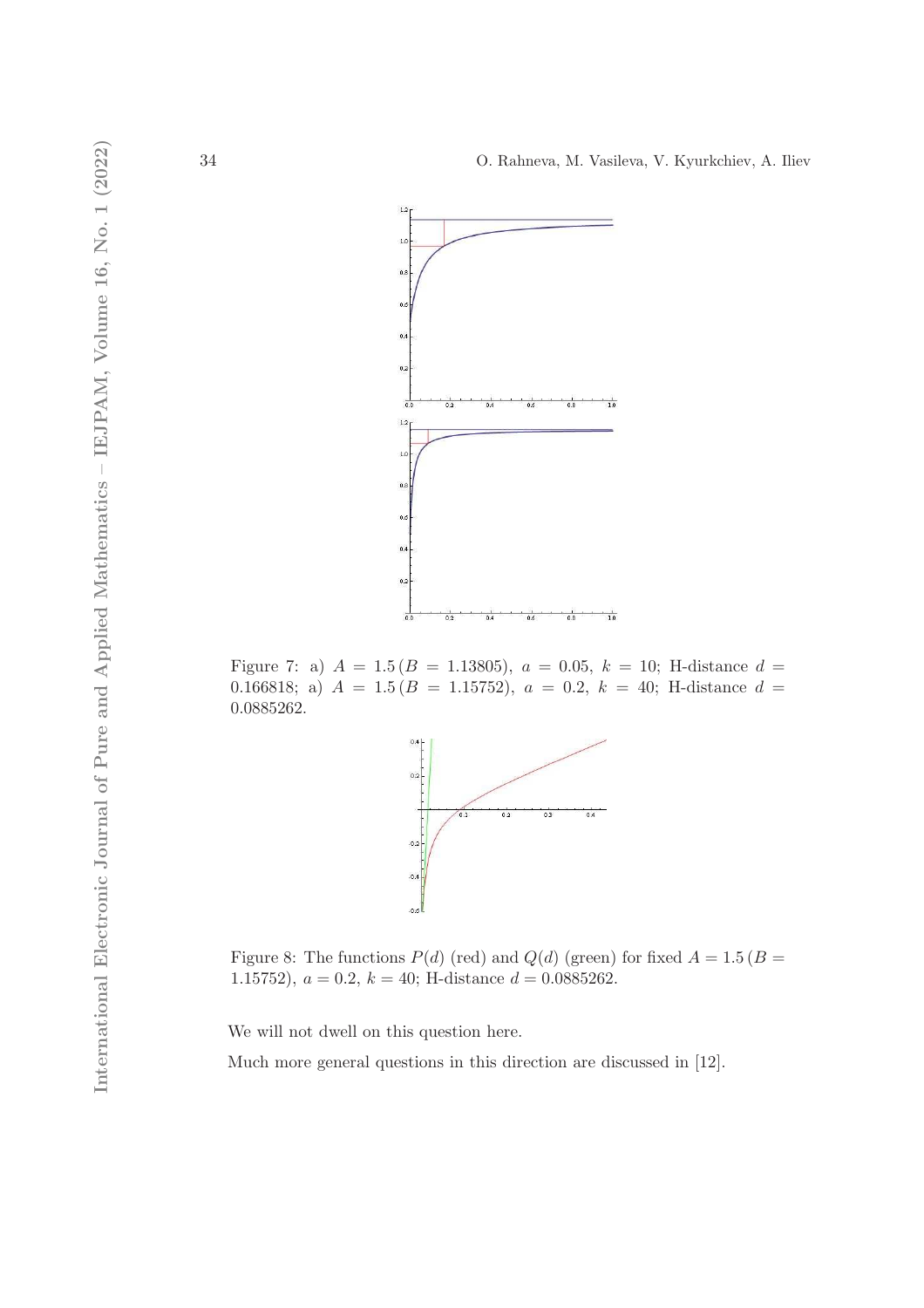#### Concluding Remark.

In conclusion, we will note that with the proposed methodology (see,  $[8]-[10]$ ), the researcher can modify other known (more advanced) models for the needs of his specific research.

In [7] we develop some dynamic programming modules implemented within the programming environment CAS Wolfram Mathematica and Wolfram Cloud Open Access.

It is planned to upgrade the *Distributed Platform for e-Learning - DisPeL* in view of the possibility of covering emerging theoretical research in this interesting scientific field.

#### Acknowledgment

This work has been accomplished with the financial support by the Grant No BG05M2OP001-1.001-0003, financed by the Science and Education for Smart Growth Operational Program (2014-2020) and co-financed by the European Union through the European structural and Investment funds.

#### References

- [1] F. Chipepa, B. Oluyede, S. Chamunorwa, The odd Weibull-Topp-Leone-G Family of Distributions: Model, Properties and Applications, to appear, (2020).
- [2] M. R. Gurvich, A. T. DiBenedetto, S. V. Ranade, A New Statistical Distribution for Characterizing the Random Strength of Brittle Materials, J. Mat. Sci., 32 (1997), 2559–2564.
- [3] F. Chipepa, B. Oluyede, B. Makubate, The Odd Generalized Half-Logistic Weibull-G Family of Distributions: Properties and Applications, J. Stat. Model. Theor. Appl., 2020 (2020), 25 pp.
- [4] F. Chipepa, D. Wanduku, B. Oluyede, Half-Logistic Odd Weibull-Topp-Leone-G Family of Distributions: Model, Properties and Applications, Afrika Statistika, 15, No 4 (2020), 2481–2510.
- [5] S. Chamunorwa, B. Oluyede, B. Makubate, F. Chipepa, The exponentiated odd weibull-topp-leone-g family of distributions: Model, properties and applications, Pakistan Journal of Statistics, 37, No 2 (2021), 143–158.
- [6] B. Oluyede, F. Chipepa, D. Wanduku, The odd Weibull-Topp-Leone-G power series family of distributions: model, properties and applications, J. of Nonlinear Sciences and Applications, 14 (2021), 268–286.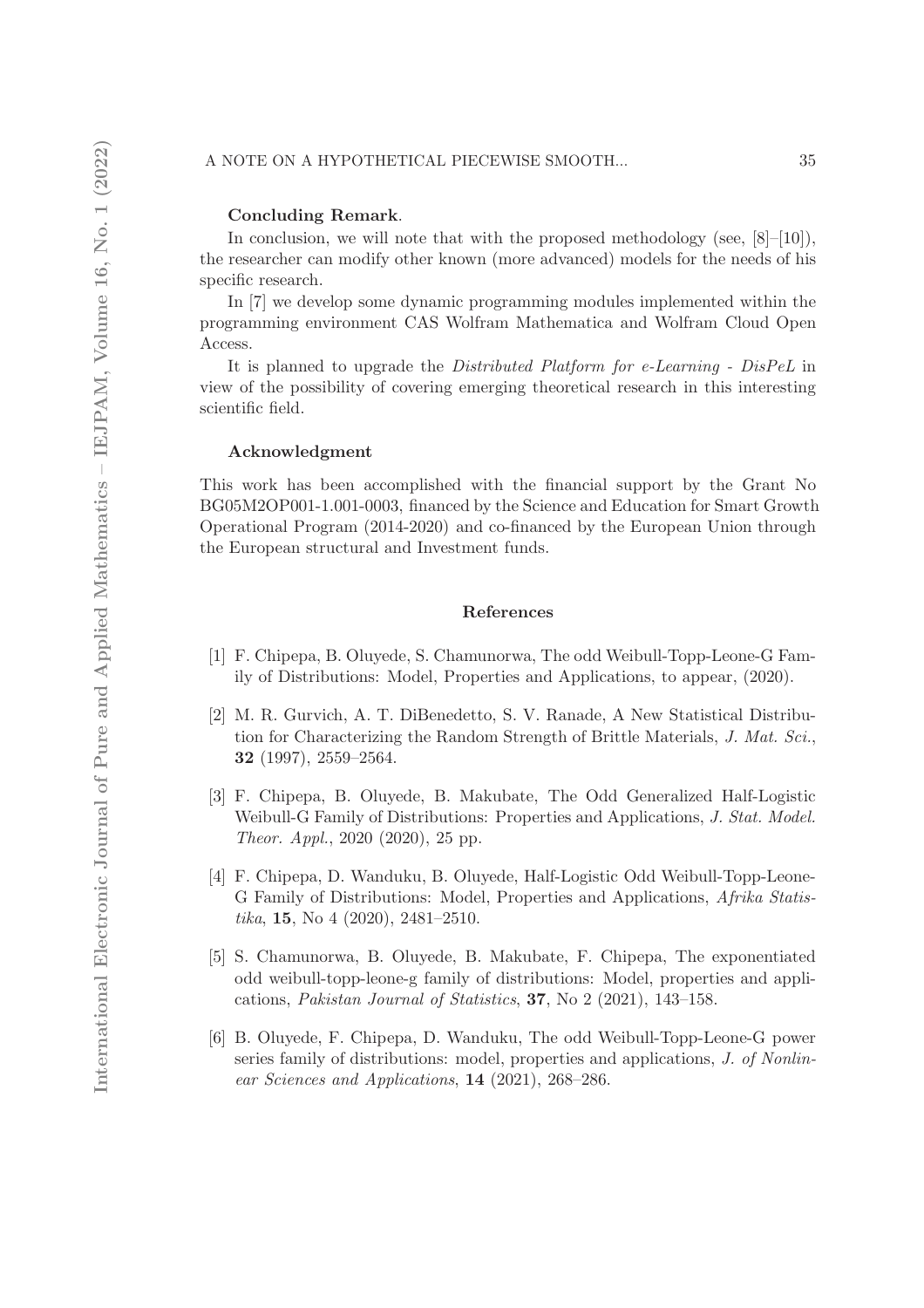- [7] M. Vasileva, O. Rahneva, A. Malinova, V. Arnaudova, The Odd Weibull-Topp-Leone-G Power Series Family of Distributions, International Journal of Differential Equations and Applications, 20, No. 1 (2021), 43–61.
- [8] N. Kyurkchiev, A note on a hypothetical piecewise smooth sigmoidal growth function: reaction network analysis, applications, *International Journal of Dif*ferential Equations and Applications,  $21$ , No. 1 (2022), 1-17.
- [9] V. Kyurkchiev, A. Iliev, A. Rahnev, N. Kyurkchiev, A look at the hypothetical piecewise smooth generalized sigmoidal growth function. Some applications. II, International Journal of Differential Equations and Applications, 21, No. 1 (2022), 19–32.
- [10] V. Kyurkchiev, A. Iliev, A. Rahnev, N. Kyurkchiev, Investigations on a Hypothetical Piecewise Smooth Log–logistic Growth Function. Some Applications. III, International Electronic Journal of Pure and Applied Mathematics, 16, No. 1 (2022), 1–12.
- [11] B. Sendov, Hausdorff Approximations, Kluwer, Boston (1990).
- [12] N. Kyurkchiev, S. Markov, On the Hausdorff distance between the Heaviside step function and Verhulst logistic function, J. Math. Chem., 54, No. 1 (2016), 109–119.
- [13] N. Kyurkchiev, S. Markov, Sigmoid functions: Some Approximation and Modelling Aspects, LAP LAMBERT Academic Publishing, Saarbrucken (2015), ISBN 978-3-659-76045-7.
- [14] N. Kyurkchiev, On a sigmoidal growth function generated by reaction networks. Some extensions and applications, Communications in Applied Analysis, 23, No. 3 (2019), 383–400.
- [15] N. Kyurkchiev, Investigations on a hyper-logistic model. Some applications, Dynamic Systems and Applications, 28, No. 2 (2019), 351–369.
- [16] N. Kyurkchiev, S. Markov, On a logistic differential model. Some applications, Biomath Communications, 6, No. 1 (2019), 34–50.
- [17] N. Kyurkchiev, Selected Topics in Mathematical Modeling: Some New Trends (Dedicated to Academician Blagovest Sendov (1932-2020)), LAP LAMBERT Academic Publishing, (2020), ISBN: 978-620-2-51403-3.
- [18] N. Kyurkchiev, Some intrinsic properties of adaptive functions to piecewise smooth data, Plovdiv, Plovdiv University Press (2021), ISBN: 978-619-202-670- 7.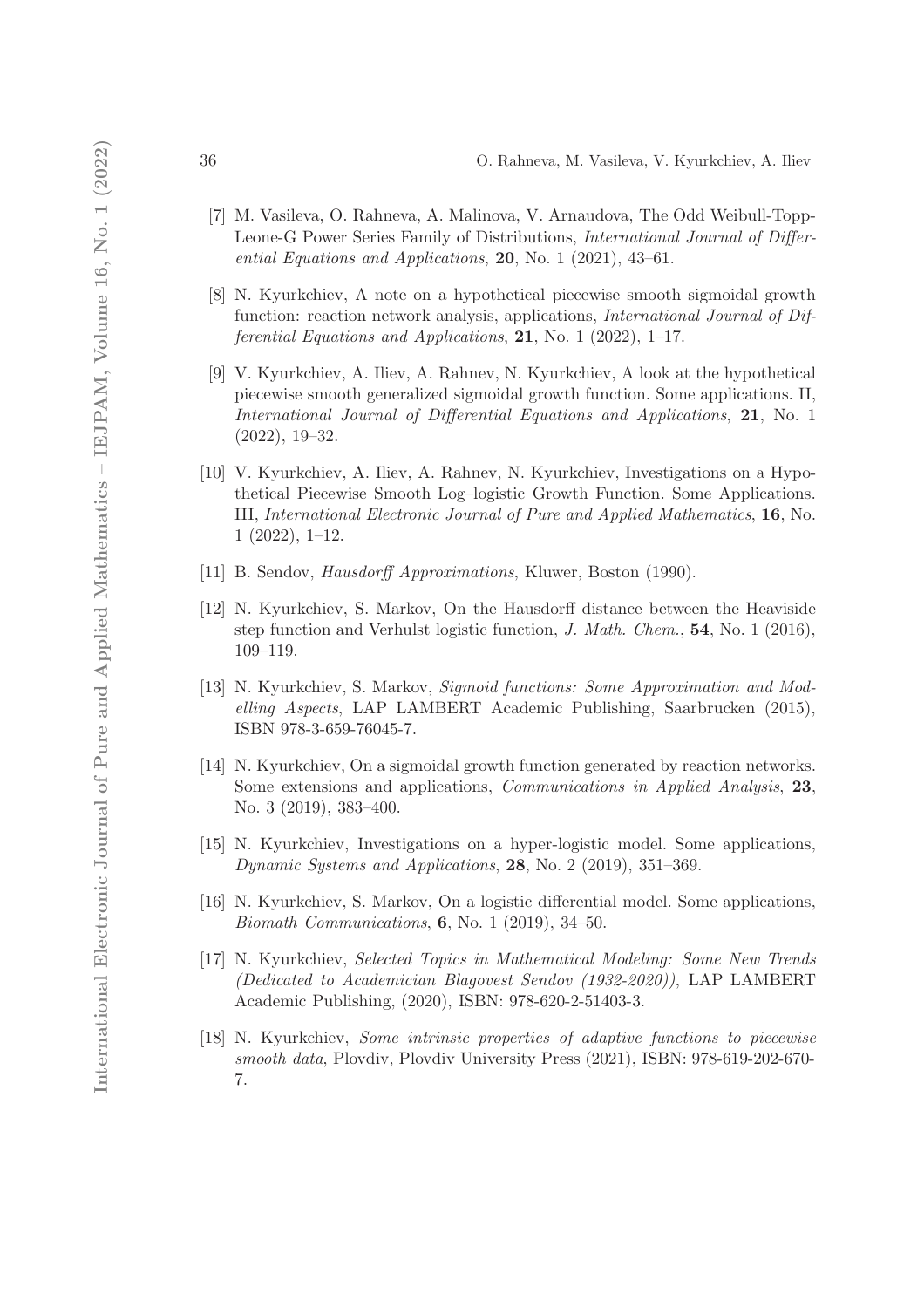## A NOTE ON A HYPOTHETICAL PIECEWISE SMOOTH... 37

- [19] O. Rahneva, A. Golev, G. Spasov, Investigations on Some New Models in Debugging and "Growth" Theory (Part 3), LAP LAMBERT Academic Publishing, (2020), ISBN: 978-620-2-66655-8.
- [20] O. Rahneva, N. Pavlov, *Distributed systems and applications in learning*, Plovdiv University Press, Plovdiv, (2021), ISBN 978-619-7663-06-8.